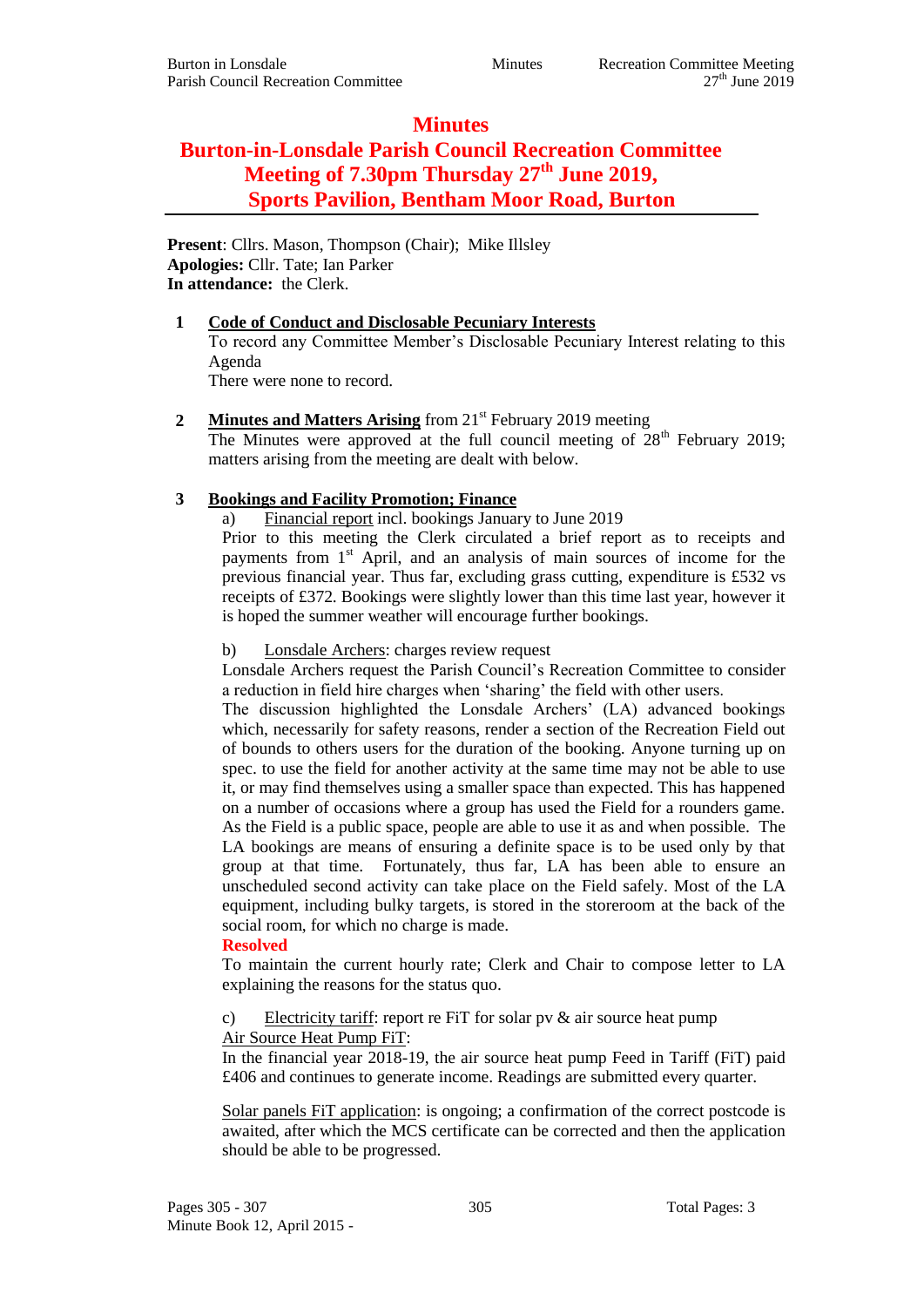# **4 MUGA**

Transfer of MUGA floodlights to pavilion supply; power supply box at court entrance: progress report

Mike Illsley reported the movement sensors and exterior lights, and cooker point have been installed. The transfer of the all-weather sports pitch supply over to that of the pavilion supply is due to be completed week beginning  $8<sup>th</sup>$  July and will include a sub meter for the purposes of monitoring all-weather pitch power supply use.

#### **Resolved**

Electrician to be contacted by Ian Parker week beginning  $1<sup>st</sup>$  July to ensure he has a key to the MUGA power supply cabinet.

**5 Defibrillator Provision**: proposal to purchase/install a defibrillator for Recreation Field users. Update re WYAS advice.

Cllr Thompson reported WYAS has not yet replied to his enquiry regarding the suitability of the site for a defibrillator at the pavilion. He will contact WYAS again. An offer of funding to buy additional defibrillators has come from a London-based organisation.

#### **Resolved**

To apply for the funding; to ask John Wood for advice regarding types of defibrillator suitable to install at the pavilion.

#### **6 Maintenance**

a) Pavilion:

- i. Provision of additional items update:
- installation additional external lights & movement detectors; cooker point; new submain and switch gear; confirmation of locations. See above item 4 report.
- CCTV upgrade report.

The installation is now complete, and sensor-activated lighting will make the system more functional during the night.

ii. Water supply: quality testing and assessment

#### **Resolved**

To ask Ian Parker to research potential water testing organisation/individual on behalf of the Parish Council, and to advise pavilion social room users to empty kettle/water boiler and run off some water before use. To ask cleaner to run showers for 1 minute on a weekly basis when inspecting and cleaning the pavilion facilities.

#### iii. Inspection and cleaning: report

All appears to be in order; Cllr Thompson to discuss with cleaner the items to be used for floor cleaning.

iv. Items for attention: immediate/short/long term, incl. items recently completed by M Illsley; Builder's report re outside render.

There are no items outstanding requiring attention; a formal thanks given to Mike Illsley who deals with matters as and when they arise.

There has been no response regarding an enquiry about the render condition.

#### **Resolved**

To review the matter of the outside render condition further only if there should be a noticeable deterioration.

v. Supplies purchases: Clerk to purchase paper towels and toilet cleaner.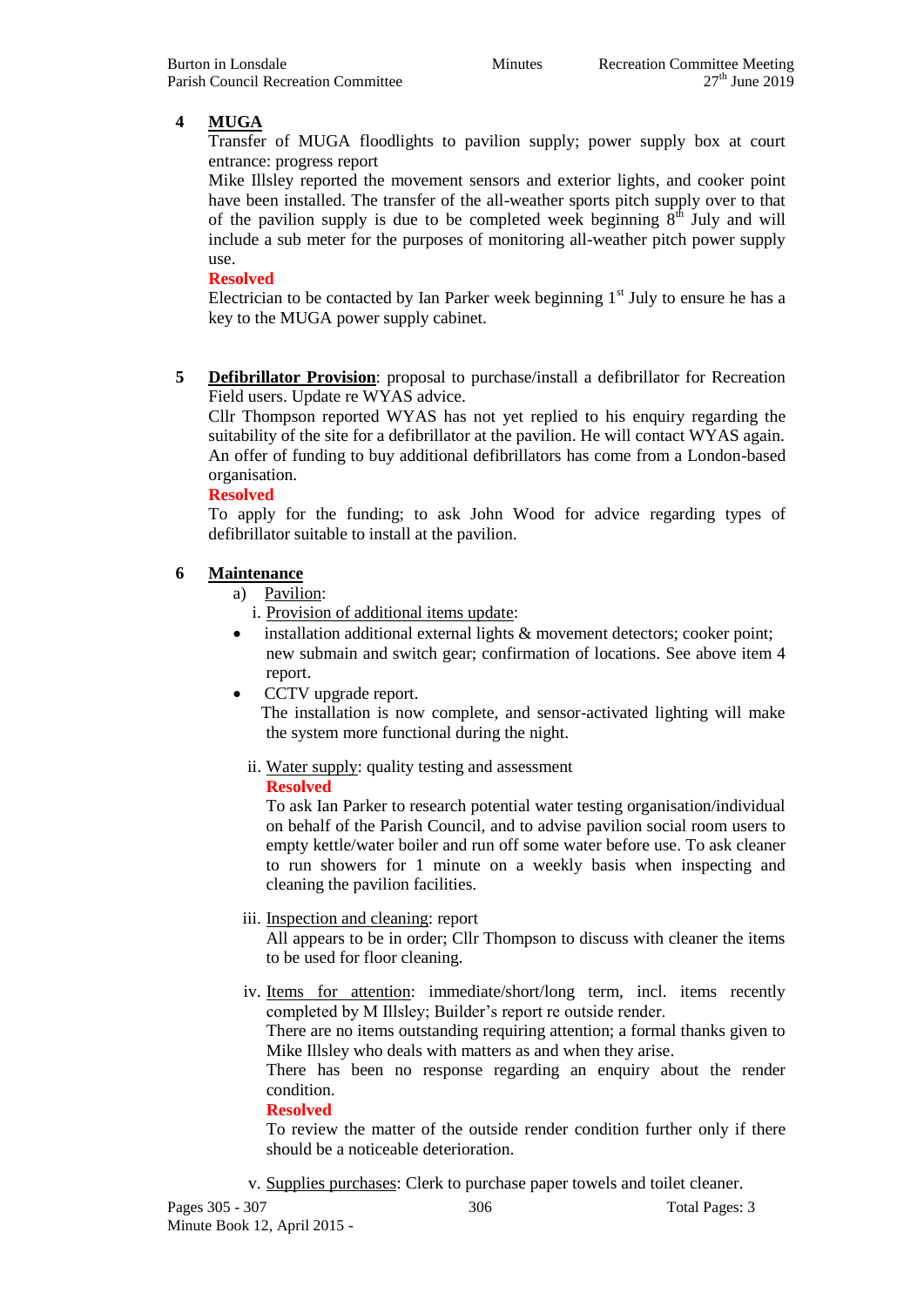b) Play Area: visual inspection reports; additional play equipment Cllr Thompson confirmed he continues to do fortnightly visual inspections; there appear to be no problems at present.

The annual safety inspection will be due towards the end of the summer, as the first of three annual inspections during the period 2019-2021 inclusive agreed with a new contractor.

New play equipment for the 0-5yrs age group.

Mike Illsley and Hayley Fawcett have researched potential suppliers and have received quotes varying from about £5,000 to £8,000. There has been no further progress. Mike Illsley to follow up. The Stay and Play Group will be invited to approach Burton Regeneration Group regarding potential funding.

Fence to side of area adjacent to car park Following a brief discussion, it was **Resolved**

To await outcome of discussions re new play equipment site before deciding final site and length required.

c) Car park entrance gates: report

The gates have been fully refurbished and re-installed. Thanks were given to Messrs Mike Illsley and Ian Sedgwick for their work in enabling the work to be done. A letter of thanks to be sent to Ian Sedgwick.

d) Grass Cutting: 2019 season

The grass cutting thus far is of a high standard; many positive comments have been received. Mike Illsley has started preparing the cricket square for the Village Cricket Match on  $28<sup>th</sup>$  July.

It was noted the verge outside the main gate requires cutting and should be included in the contractor's schedule.

#### e) Bike track: maintenance report

The track is monitored monthly and appears satisfactory. The Chairman commented the track is used not only by children on bikes, but also by children without bikes and appears to be enjoyed by all users.

f) Stone wall boundary adj. to road: repairs update

The wall is repaired as and when small collapses occur and is currently up to date.

**Resolved**

To leave this item off future agendas unless a major repair is required.

It is noted the Bowling Club wishes to repair its section of the roadside wall, following the removal of the adjacent hedging. The wall appears to be satisfactory for Parish Council purposes. However, the Bowling Club will be seeking funding for repairs.

#### **Resolved**

To support the Club's applications, but not donate funding, as it appears the wall is in a satisfactory condition at present.

#### g) Field drainage: annual clearance of stream on south/west side

Cllr Thompson has cleared a section of the stream on the west side and will continue the work during the summer. Cllr Thompson was thanked for his work.